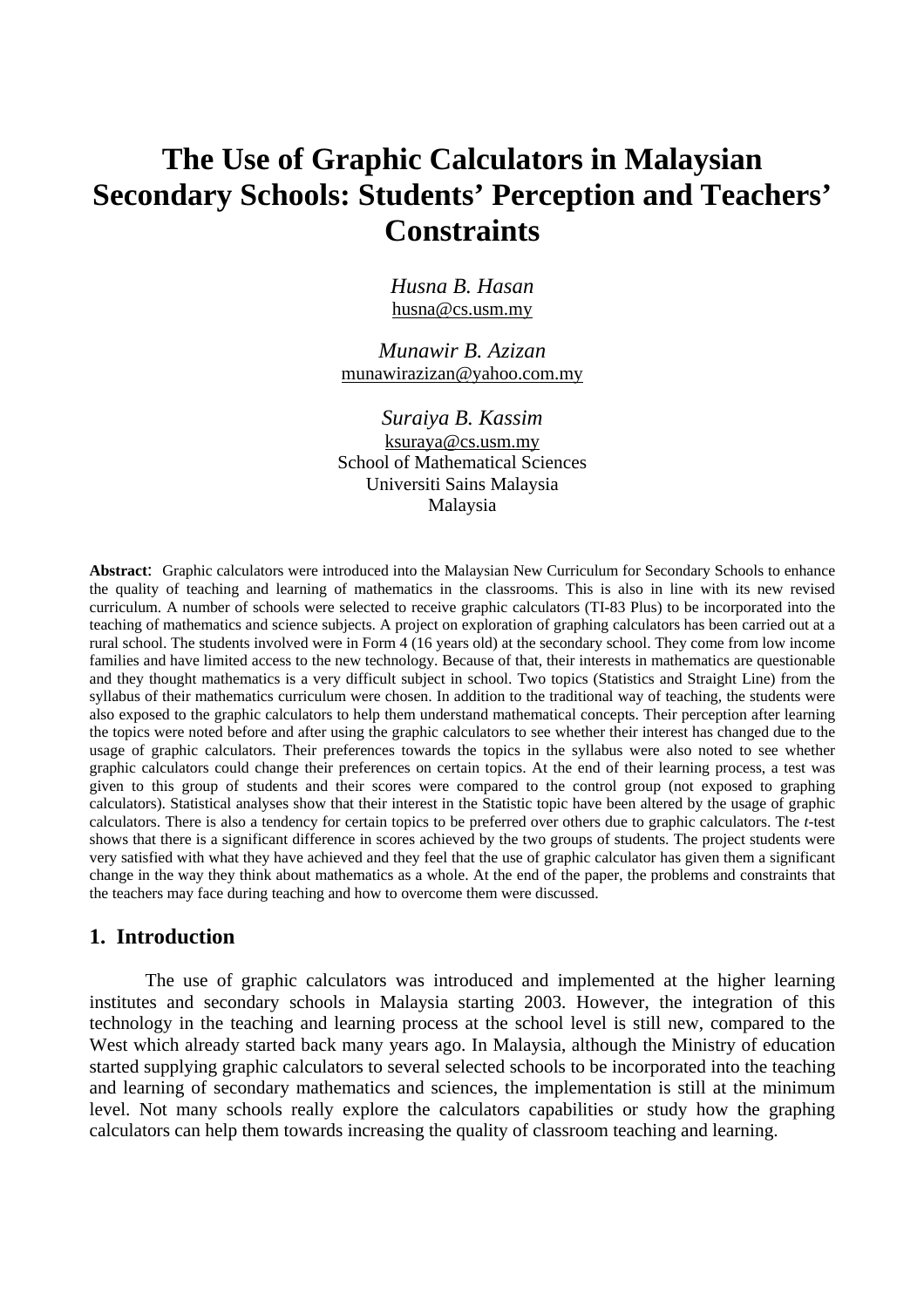The purpose of our project was to explore and investigate the use of TI-83 Plus graphing calculator as a tool in enhancing students understanding of mathematical concepts. According to Noraini (see [7]), the TI-83 Plus graphic calculator was able to motivate the learner, identifying what is to learnt and providing active involvement. Thus, it can lead to positive change in terms of teaching and learning interactions in the class. Students get hands-on experience solving mathematics problems along with the teacher.

Graphic calculators can also motivate the students to learn more and talk about mathematics. It helps them to explore and investigate mathematics problems (see [5]). This encourages them to learn in a group or on their own. Kissane (see [4]) talks about the relationships between calculators and curricula by looking at what graphics calculators can do. One of the highlights is that graphic calculators can offer new opportunities for the students to encounter mathematical ideas not presently in the curriculum. This is in line with the expectations of the agenda in mathematics education outline under the Malaysian education system.

### **2. Objectives of the study**

In his study on Malaysian students, Shaharir (see [9]) identified that one of the factors that contribute to a poor achievement in mathematics is the lack of interest and motivation and the students attitude towards this subject. This project studies the effect of the use of graphic calculators on students' perception towards mathematics, particularly in certain selected topics. In particular, the study looks at students' perception and preferences of the topics before and after the use of graphing calculator in the process of teaching and learning. This project also assesses students' achievement in some particular topics in mathematics.

In addition, this project also try to identify problems that teachers encounter when conducting the classroom with the graphic calculator technology, so that they will be better prepared prior to their teaching. We also hope that the result of the study will strike the teachers' mind the importance of integrating technology into the curriculum system for the betterment of future students.

The subjects of the study are the secondary school students mainly from a rural area. These students come from low income families and have limited access to the new technology. A number of them have to take part-time jobs to help support their family. Because of that, their interest in academic particularly mathematics are questionable and they thought mathematics is a very difficult subject in school. Therefore, the study is carried out with the hope that they will be more motivated, have more interest and develop confidence in mathematics so that they are better prepared for their Malaysian Certificate Examination (a major placement test for pre-university entrance) a year later.

#### **3. Methodology**

The sample of this study consisted of Form 4 (16 years old) students of the secondary level from a rural school in Kedah. The topics involved are Straight Line and Statistics (topics 5 and 6 listed under their curriculum). These topics were chosen based on the suitability of the TI-83 Plus in solving the related problems.

The study was divided into two parts. The first part is a group of 27 students who can be categorized as 'C - D' group, that is low achievers in terms of mathematics achievement. These students have never been exposed to the graphic calculator before. They were first taught Statistics with the traditional approach in the classroom and later with the incorporation of the TI-83 Plus.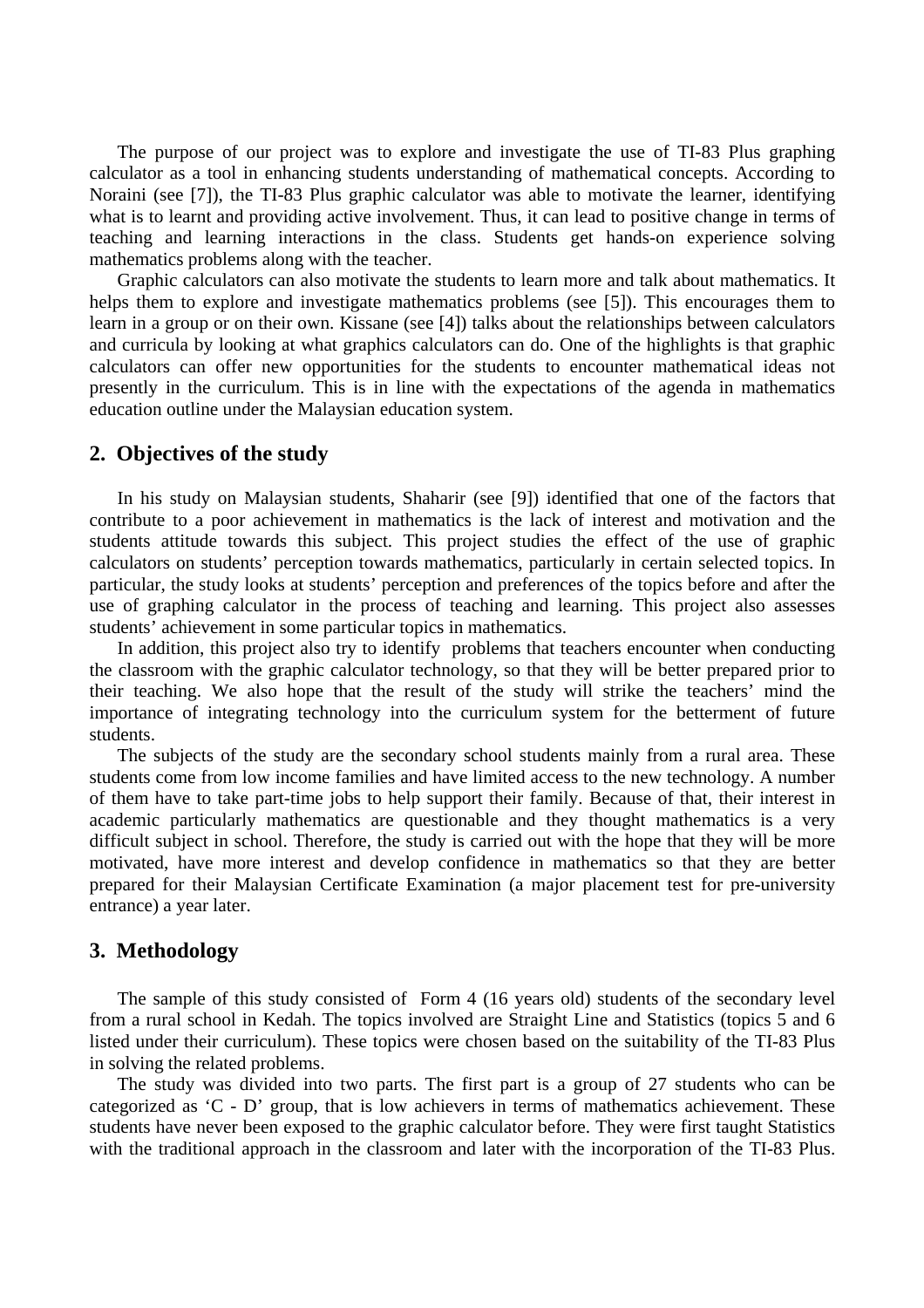The test instrument is a questionnaire administered before and after the use of graphic calculators in the teaching and learning activities. The items in the survey seek to tap students:

- (i) interest in Statistics
- (ii) perception towards mathematics
- (iii) preferences of the topics that they had learnt throughout the year.

The second part of the study involves two groups of students each of size 36 and 29 respectively. These are students who often obtained unsatisfactory scores in some topics in mathematics and they are from the same mathematics achievement background. They were tested based on Straight Line topic. To see the effectiveness of the use of the graphic calculators, one group was taught with the aid of graphic calculators while the other group was taught the same topic without the graphic calculator. At the end of the lessons, both groups were tested and their scores compared.

To analyze the data obtained from the survey, several statistical tests were used. The McNemar nonparametric test was used to test whether there are significant changes in how these students feel about mathematics particularly Statistics after they used graphic calculators. The Friedman test was used to see whether there is a significant difference in their preferences on the topics they had learnt before and after they use graphic calculators. The *t*-test were used to compare the score of the tests obtained by the group of students who were exposed to the graphic calculators and the control group who were not exposed to the graphic calculators.

## **4. Result and discussion**

One of the questions posed in the survey was whether the students like Statistics after they were taught the topic by means of the traditional approach. During the lesson, the students learnt how to build a frequency table, draw a histogram, polygon and ogive. Thirteen out of twenty seven said that they liked Statistics. Nearly half of the group did not like Statistics. Then these students were taught with the use of graphic calculators and the same question was asked again. Surprisingly, all of them said they liked the topic and they wanted to explore more on the topic. At the 5% significant level the McNemar test rejects the hypothesis that there is no significant change in students' interest in Statistics due to the graphic calculators. This indicates that the use of graphic calculators is capable of changing students' interest in the topic. The students tend to like the topic after they used graphic calculators. It is hoped that with this attitude change, they will work harder. It is human nature that people will work harder when they like something and will try their best to get the best result. One of the significant results from the exploration on Statistics is that the students now understand the real meaning of the widths of the intervals in a frequency table. With the aid of graphic calculators, they were able to see clearly the effect on the histogram when they changed the interval widths.

Another question that the students were asked was on how they feel about mathematics as a whole before and after the use of graphic calculators. Before the incorporation of the graphic calculator, twenty-two of them said that mathematics is a difficult and serious subject. However, after the students used the graphic calculators, all of them said that it was fun and not stressful to learn mathematics. The hypothesis that the student's perception towards mathematics has not been altered by the use of graphic calculator is rejected at  $\alpha = 0.05$ . This means that graphic calculators are capable of making the learning of mathematics more fun and less stressful.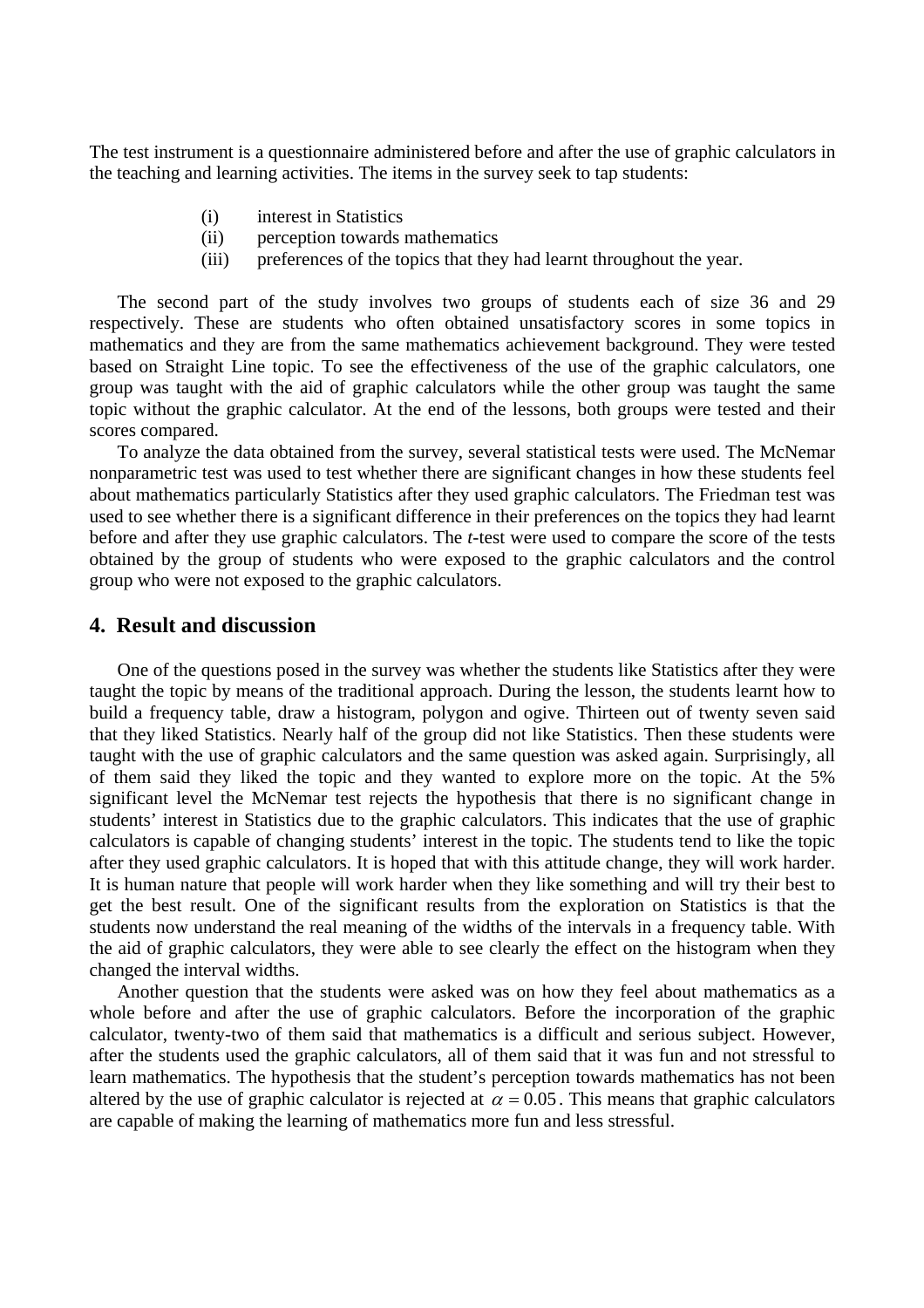The third aspect that was noted from the survey is the students' preferences on the topics that they learnt under the curriculum. There are seven topics that are listed under their mathematics syllabus. Ten students were randomly selected to participate in this section. Before the use of the graphic calculators, each student was asked to rank the topics in order of preference. Rank 7 was assigned to the least preferred topic and rank 1 to the most preferred. The null hypothesis was that there is no difference in preference of the topics and the alternative was that some topics tend to be preferred over others. After the students used the graphic calculators, they were asked to rank the topics again. The data collected are as follows:

|             |                               | <b>Total Rank</b> |              |
|-------------|-------------------------------|-------------------|--------------|
|             | <b>Topics</b>                 | <b>Before</b>     | <b>After</b> |
| A           | <b>Standard Form</b>          | 25                | 26           |
| B           | Quadratic Expression and      | 51                | 51           |
|             | Equation                      |                   |              |
| $\mathbf C$ | Set                           | 32                | 50           |
| D           | <b>Mathematical Reasoning</b> | 49                | 50           |
| E           | <b>Straight Line</b>          | 20                | 34           |
| F           | <b>Statistics</b>             | 49                | 13           |
| G           | Probability                   | 56                |              |

**Table 4.1** Total Rank for Each Topic

The Friedman test was performed on the data collected on these ten students before and after the use of graphic calculators and the test statistics obtained is  $T_1 = 7.749$  and  $T_2 = 3.718$ , respectively. Therefore, the null hypothesis is rejected at 5% significant level for both cases. We may conclude that there is a tendency for some topics to be preferred over others.

Further analysis to compare individual topics was done using the multiple comparison test. Before the use of graphic calculators, the results obtained are as follows:



**Figure 4.1** Results of the Multiple Comparison Test (BEFORE)

It appears that the topics can be divided into two groups of preferences that is topic E, A and C as the most preferred and D, F, B and G as the least preferred. We can see that Statistics is at the fifth place and falls into group II, the less preferred group. After the use of graphic calculators, we obtained the following results.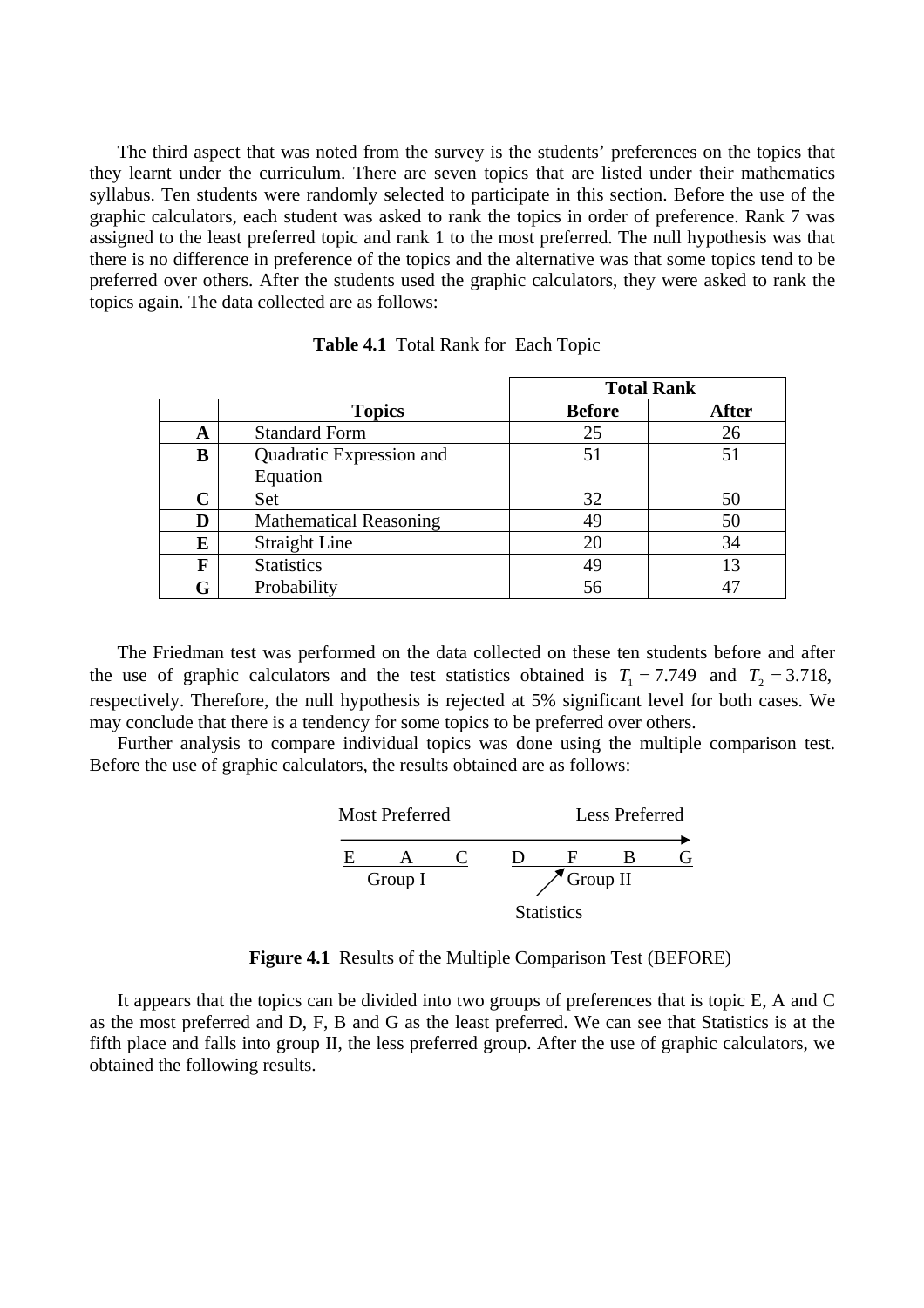

**Statistics** 

**Figure 4.2** Results of the Multiple Comparison test (AFTER)

We are more interested in Statistics since the topic was the one that was taught with the use of graphic calculator. We can see that this topic is now in Group I and it is the most preferred topic now. We conclude that the use of graphic calculator has altered the student's preference of the topics.

As mentioned earlier, the second part of the study is to look at the effectiveness of the use of graphic calculators by means of the student's achievement in a particular topic. The topic of Straight Line was chosen since these students usually have difficulties in getting good marks in the topic during their exam. After the students were taught the topic, a test (without the use of graphic calculator) was given to the group of students who went through the learning process with the use of graphic calculators and the control group who learnt without the use of graphic calculators. It was observed that the students were also very excited when they could visualize the connections between equations and graphs. From the assessment, the scores obtained are summarized as follows:

| $\sigma$                   |      |                           |  |  |
|----------------------------|------|---------------------------|--|--|
|                            | Mean | <b>Standard Deviation</b> |  |  |
| Group with the use of GC   | 9.83 | 2.678                     |  |  |
| Control group (without GC) | 3.86 | 2.248                     |  |  |

Table 4.2. A Summary of the Assessment

Diagnostic checking on the scores shows that the normality assumption is satisfied. The equality of variances test leads us to conclude that they possess common variances. The *t*-test for the differences in means gives us the test statistics  $T_3 = 9.5853$  with *p*-value  $\approx 0.000$ . It shows that the scores for the group that used graphic calculators is significantly different from the control group even though they were from the same background. It is clear that they are significantly better than the control group.

# **5. Problems and Teachers' Constraints**

Throughout the study, we were faced with some problems while trying to implement the graphic calculators in the process of teaching and learning. A major problem was that none of the students own a personal graphic calculator. In fact, all students from the rural school do not own a graphic calculator. With their family background, it is rather costly for these students to purchase a personal graphic calculator. Because of that, teaching and learning activities are limited. To overcome this problem, the school has to carefully plan the logistics of how to get calculators for the students and use them effectively during the fixed school hours. It would be good if all schools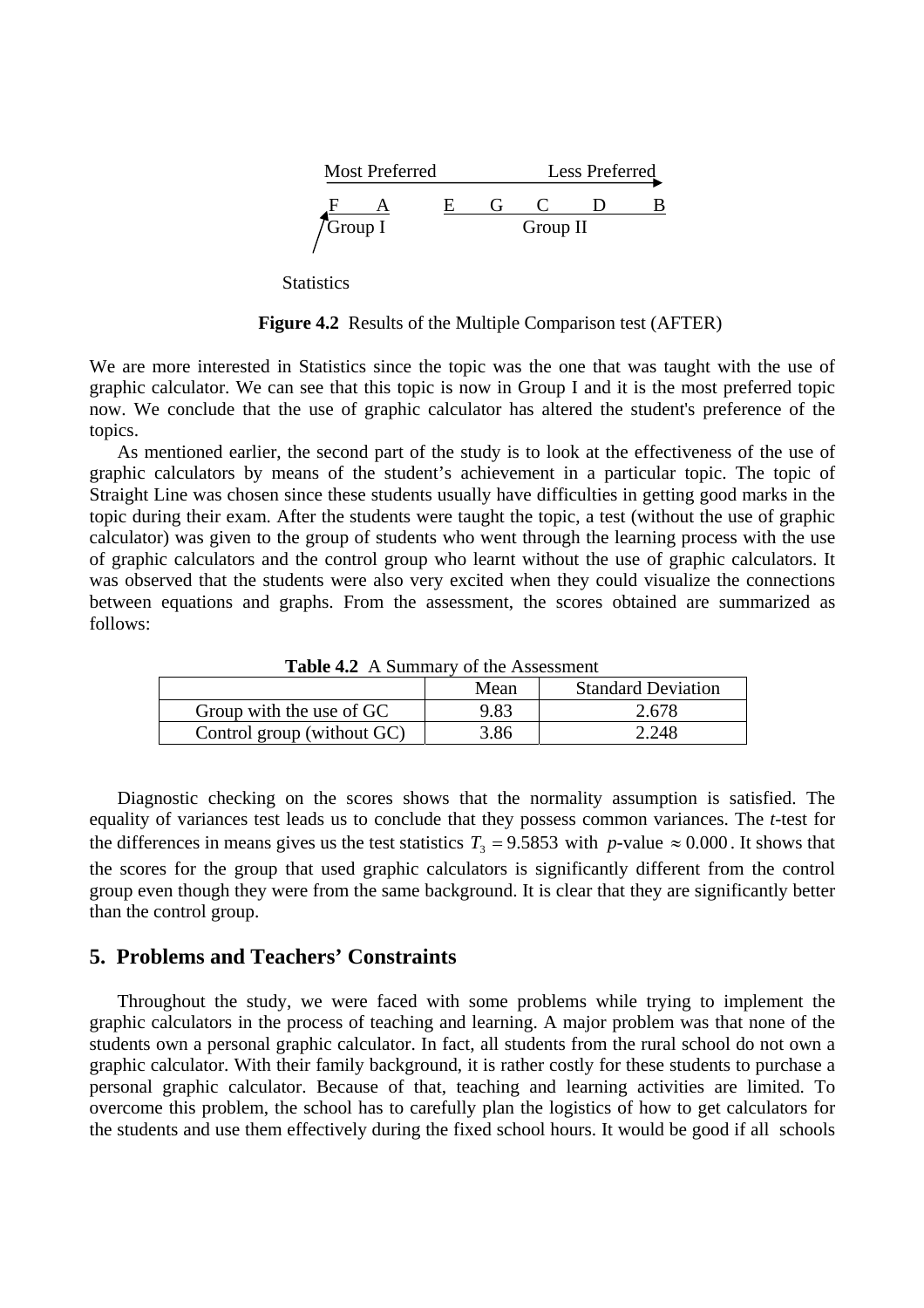are provided with enough number of calculators. To implement this for sure requires some commitment from the government particularly the Ministry of Education.

With the incorporation of the graphic calculators in the classroom, the teaching and learning process with graphic calculator are quite slow too since time has to be allocated for learning how to use technology. The teacher needed extra time to explain to the students how to enter the data and familiarize themselves with all the other function keys. With their low academic achievement, it takes them longer to understand everything. However, as proven in our study, it can help them in their perception. The teacher feels that if the student has a chance to own a graphic calculator, he will make himself used to its techniques and explore more.

Perhaps it would be a good idea to have a special class that exposes the students to the use of the graphic calculator outside the school curriculum, so that the process of learning and teaching can be much faster. Bear in mind that the teacher should be an active user too. A teaching module with the incorporation of the same type of graphic calculators can help teachers and students in the teaching and learning process. They can refer to the module whenever they have problems with the use of the technology. Currently, the text books used do not incorporate any hand-held technology.

Different level of thinking among the students can also affect the process of learning. Some people like to use the graphic calculator because they can visualize the concepts. However, there are still some students who favor the traditional way that is using the pen and paper to solve some problems. We did try one concept on Differentiation that is the maximum and the minimum point through the second order differentiation. They learnt that a point

\n- i) 
$$
(x_1, x_2)
$$
 is a maximum point if  $\frac{d^2y}{dx^2} < 0$ ,
\n- ii)  $(x_1, x_2)$  is a minimum point if  $\frac{d^2y}{dx^2} > 0$ .
\n

With the use of graphic calculators, the students can see clearly this concept because they can visualize them. However, there was a group of students who feel that the use of graphic calculator slowed down the process of getting the answer. They felt that calculating based on the theory learnt in classroom is faster. This is the opinion of the better group of students.

In a classroom, there is always a mixture of students who learn things at different rates. Some are very fast at learning graphic calculator but some are very slow. It is not easy for a teacher who handles this type of class when they use the graphic calculators. The fast group will feel bored if the teacher slows down the teaching. The slow group will be lost if the teacher speeds up the teaching. Because of this, the process of learning and teaching is affected and the objective of the course cannot be achieved. It is hoped that if the students have personal graphic calculators, they can practice at their own time. Then the teacher does not have to spend a lot of time on its usage in the classroom.

Also, if the students can be grouped according to their capability of learning, that will be better. For good students, the graphic calculator can enhance more on their understanding of mathematical concepts. This group of student can explore the technology by themselves. However, for slower ones, they would need the teachers' assistance in guiding them to use the graphic calculator effectively.

The topics chosen to be incorporated with the graphic calculator should also be properly chosen. Not all topics are suitable to be taught and learnt with this integration of graphic calculator.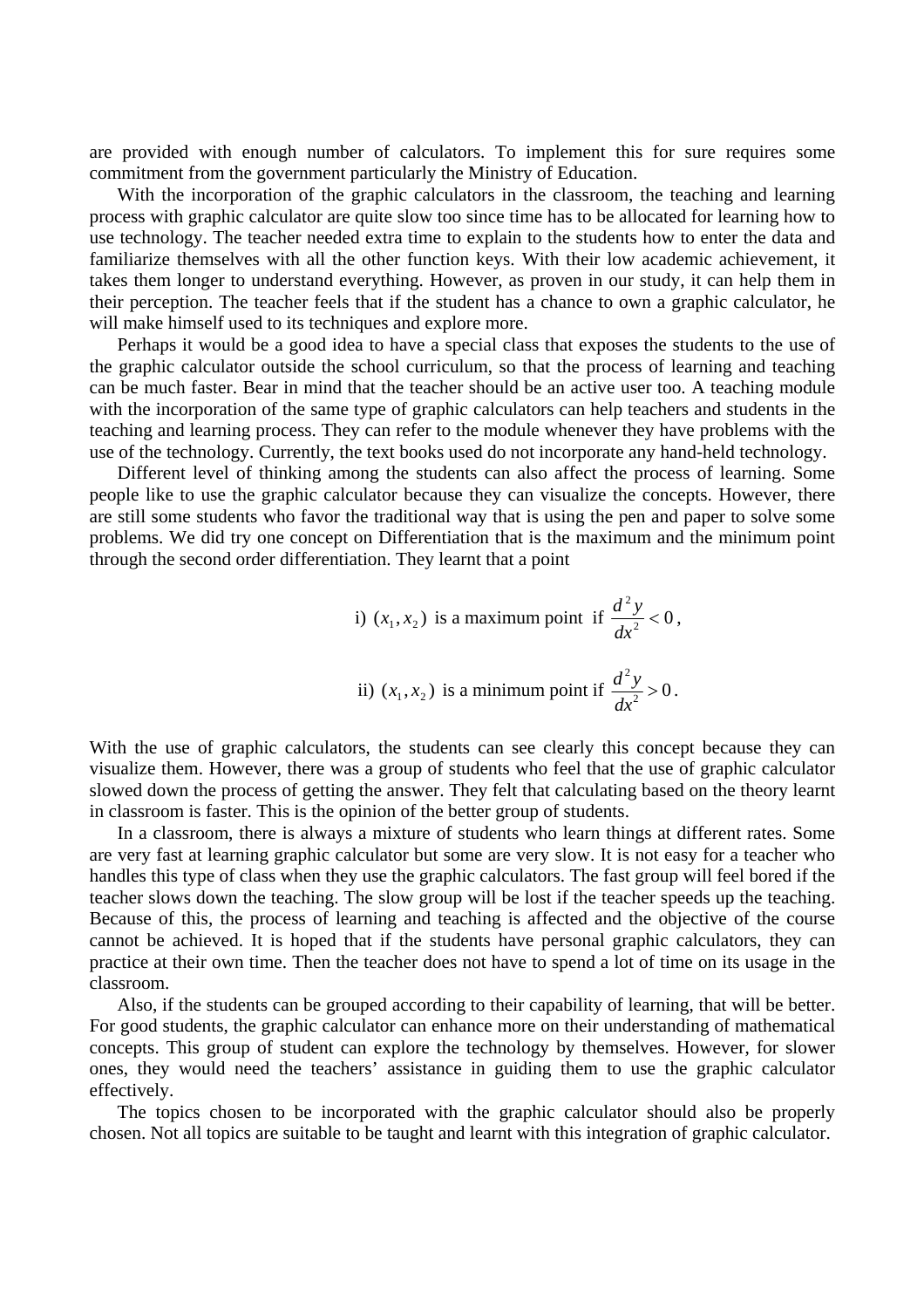## **6. Conclusion**

This study found that graphic calculators can be a motivation tool for some students to love mathematics especially topics that deal with data. The students' perception on mathematics has been altered by the use of graphic calculators. Though the study only covered two out of seven topics, they feel it is fun now to learn mathematics. This is what the teachers are looking for especially for the 'not so good' students from the rural area. For the teachers from this area, the positive thinking of the students is an important factor in the process of learning. It is noted that the students who succeeded in solving problems with the help of graphic calculators will attempt to solve other problems. They felt motivated to learn and explore more. The students' perception on certain topics too has been altered due to the use of graphic calculators.

It was also found that students who learn with the aid of graphic calculators manage to get better result in the test. Thus, the use of graphic calculators plays a significant role in the process of teaching and learning mathematics subject. Its affordability makes the graphic calculator accessible to everyone.

**Acknowledgements** The authors would like to thank Statworks (M) Sdn Bhd for the loan of the graphic calculators.

#### **References**

- [1] Demana, F. (1990). The Role of Technology in Teaching Mathematics, *The Mathematic Teacher, National Council of Teachers of Mathematics*, Vol. 82. No. 1.
- [2] Handal, B., Herrington, T. and Chinnappan, M. (2004). Measuring The Adoption of Graphic Calculators by Secondary Mathematics Teachers. *Proceedings of the 2nd National Conference on Graphing Calculators*, October 4-6, 2004 29-43.
- [3] Kissane, B., Bradley, J. and Kemp M. (1994). Graphics calculators, equity and assessment. *Australian Senior Mathematics Journal*, 8(2), 31-43. http://cleo.murdoch.edu.au/learning/pubs/mkemp/asmj94.html
- [4] Kissane B., (2000). Technology and the curriculum: The case of the graphics calculator. In M.O.J. Thomas (Ed.) *Proceedings of TIME 2000: An International Conference on Technology in Mathematics Education* (pp60 – 71) Auckland, New Zealand. http://www.cleo.murdoch.edu.au/~kissane
- [5] Kutzler, B. (2000). The Algebraic Calculator as a pedagogical Tool for Teaching Mathematics.
- http://www.kutzler.com
- [6] Noraini Idris, Tay Bee Lian, Nilawati Mahfud, Goh Lee Siew dan Aziah Aris, (2003). *Pengajaran dan Pembelajaran Matematik dengan Kalkulator Grafik TI-83 Plus*. Penerbitan Bangi Sdn. Bhd.
- [7] Noraini Idris. (2004). Exploration and Entertaining Mathematics : Why Graphic Calculators. *Proceedings of the 2nd National Conference on Graphing Calculators*, October 4-6, 2004 . 45-54.